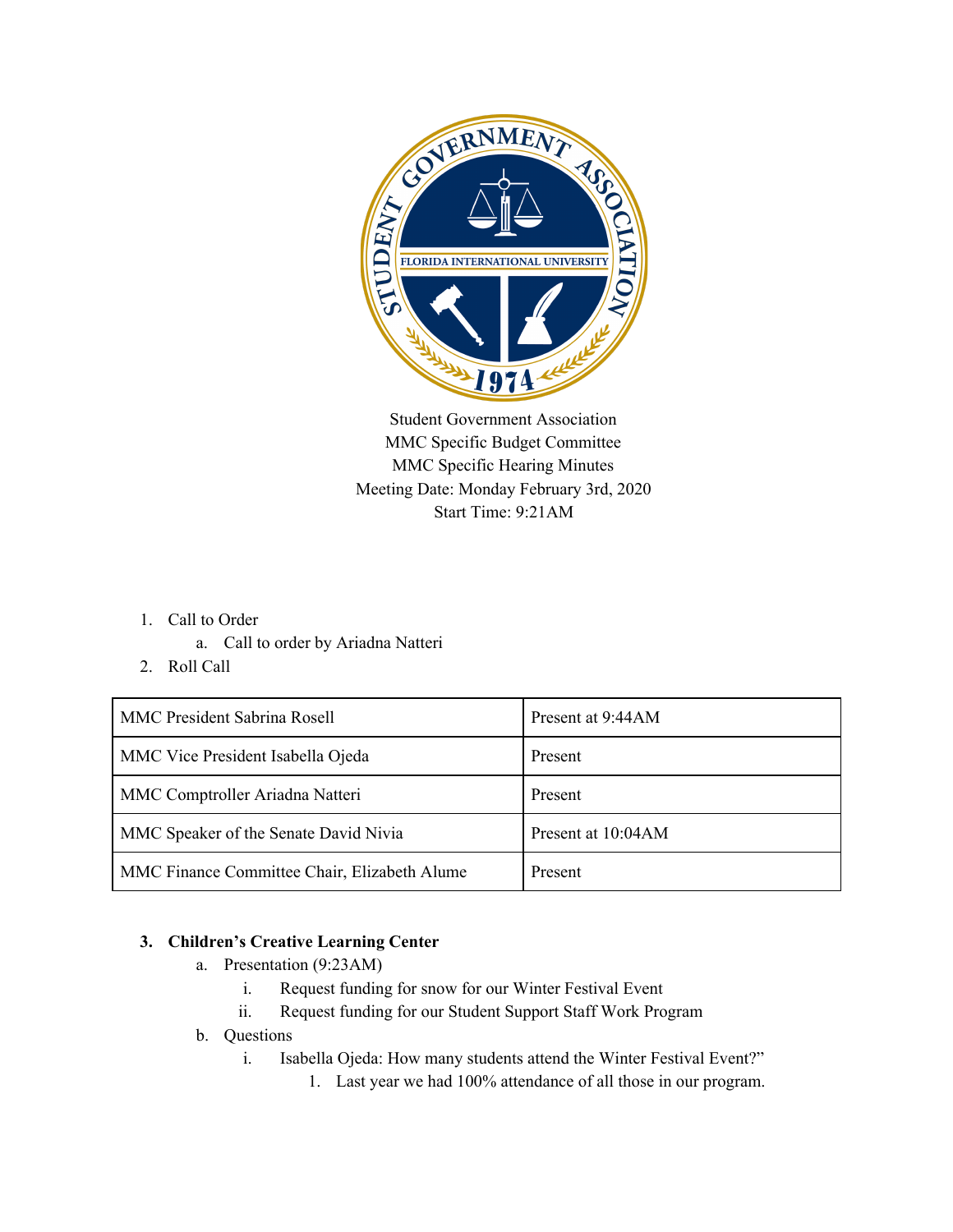- ii. Ariadna Natteri: Do you have a number of how many students come for field experience?
	- 1. I do not know the exact numbers, but I will send that to you.
- iii. Ariadna Natteri: How many student employees?
	- 1. Around 25 student staff.
- **c. Ends at 9:36AM**

#### **4. Activity and Service Business Office (9:38AM)**

- a. Presentation
	- i. Budget Request for FY 20-21
		- 1. \$24,500 for OPS Student
		- 2. \$3,175 for food for hearing, deliberations, training, and staff retreat
		- 3. \$4,500 for office supplies
		- 4. \$1,350 for printing
		- 5. \$3,200 for office phones
		- 6. \$4,330 for professional development travel and training
		- 7. \$2,273 to replace two computers
		- 8. \$2,383 for shared services
		- 9. Total of \$45,711
- b. Questions
- c. **Ends at 9:44AM**

### **5. Honors College (10:00AM)**

- a. Presentation
	- i. Undergraduate Research FIU (URFIU)
		- 1. Helps promote the importance of research on a university-wide scale
		- 2. Stresses STEM and Non- STEM related research
		- 3. Will take place on March 4th, 2020 from 8am-12pm at Graham Center Ballroom
		- 4. 500+ attendees from last year
	- ii. URFIU Financials
		- 1. Programs for URFIU
			- a. \$4,015.00
		- 2. Facilities Equipment and Supplies (Rec Center)
			- a. \$824.00
		- 3. Food Vouchers for Recruiters and Volunteers
			- a. \$796.00
		- 4. Breakfast Reception/Catering
			- a. \$1,500.00 (just the cost of food)
		- 5. Parking Passes (Recruiters and Visiting Organizations a. \$120.00
		- 6. Total Expenses in FY 18-19 of \$7,310
		- 7. Projected Expenses FY 20-21 of \$8,904.20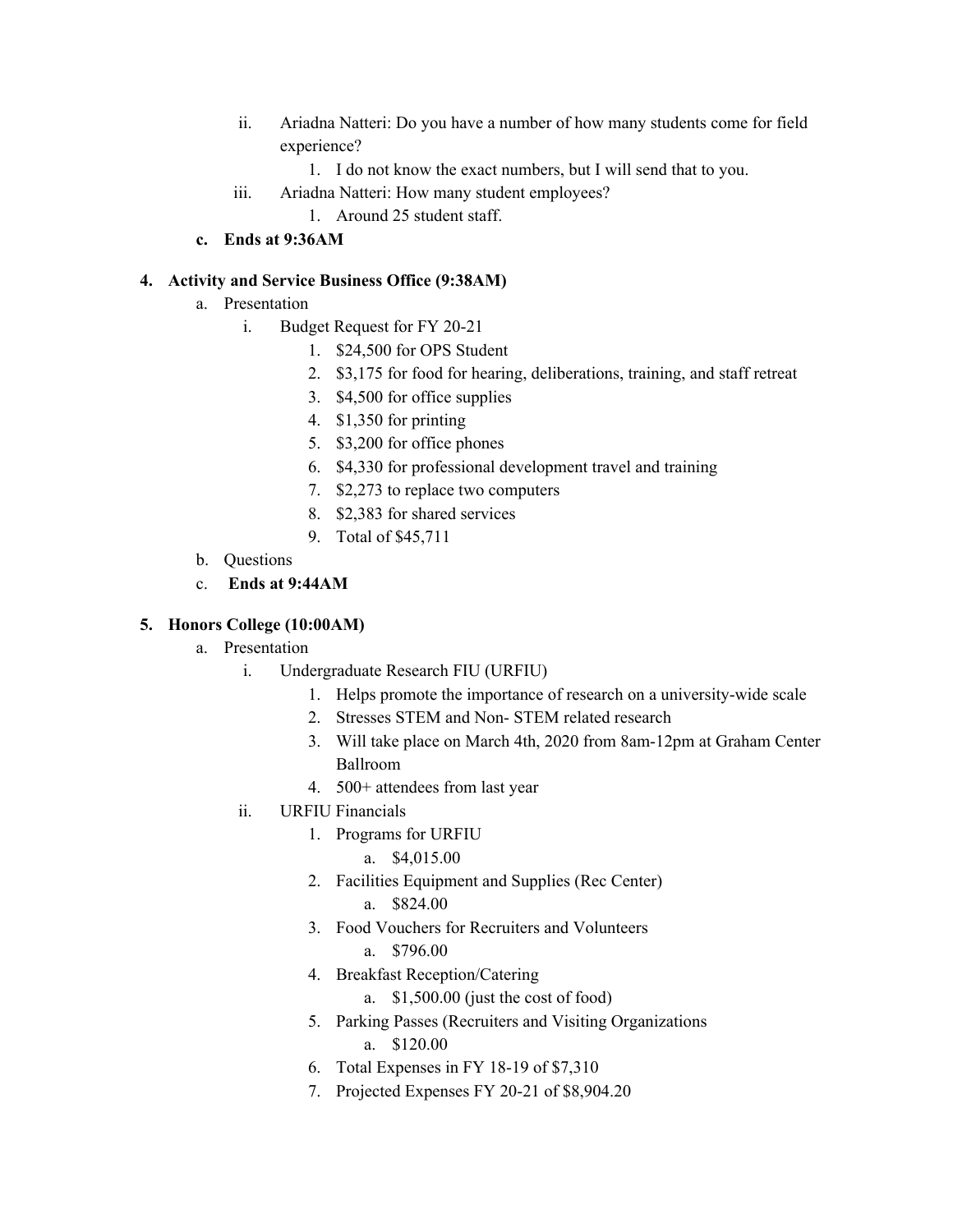- iii. American Mock Trial Association
	- 1. Benefits:
		- a. Develop critical thinking and public speaking skills
		- b. Obtain better understanding of legal practices and procedures
	- 2. AMTA Financials
		- a. FY 18-19: Our students went on to the ORC Tournament in Georgia
			- i. UCF Orlando (Reginal): \$4,827.45
			- ii. Decatur, Georgia (ORCS): \$8,463.04
			- iii. Total: \$13,290.49
- iv. Requested Amounts:
	- 1. URFIU: \$8,904.20
	- 2. AMTA: \$13,291.00
	- 3. Total Requested of \$22,195.20
- b. Questions
	- i. Ariadna Natteri: Can you send us the breakdown of majors of all the students that participated in the programs?
		- 1. Yes
	- ii. Elizabeth Alume: How many students came to the research conference?
		- 1. A little over 500+
	- iii. Elizabeth Alume: Do you have the breakdown of the students and the majors that were in the research papers.
		- 1. We can get that information to you right away.

### **c. Ends at 10:12AM**

### **6. Council for Student Organizations (10:16AM)**

- a. Presentation
	- i. 281 student organizations registered and recognized by CSO
	- ii. CSO Budget Request for FY 20-21
		- 1. Total of \$428,330 (shared services included)
			- a. \$62,400 (Internal Budget)
			- b. \$255,000 (Organization Basic Funding)
			- c. \$50,000 (Special Allocation Funding)
			- d. \$36,600 (Graduate Assistant/ OPS/ E-Board Stipend
- b. Questions
	- i. David Nivia: How are you guys doing in recruitment filling those e-board seats?
		- 1. We opened applications in January and we have 4 applications for VP and other vacant seats.
	- ii. Elizabeth Alume: Are you guys updating the CSO org supplies?
		- 1. Yes, we are working to update the supplies as well as talking with different orgs to see what they need.
- **c. Ends at 10:24AM**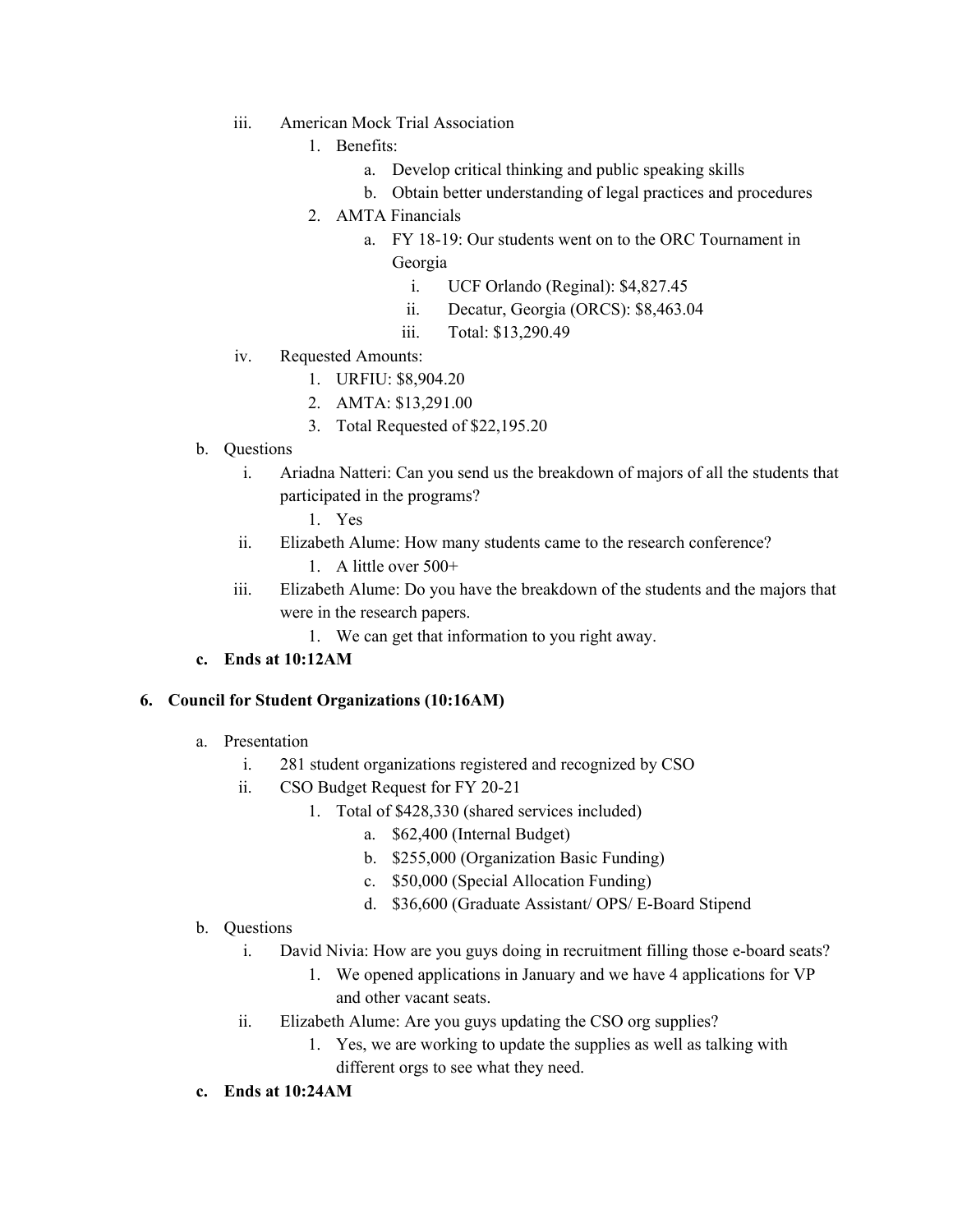## **7. Model United Nations (10:AM)**

- a. Presentation
	- i. Currently the #1 Model UN Team in North America

MMC Speaker of the Senate David Nivia moves to extend the presentation period by 2 minutes. MMC President Sabrina Rosell seconds. Motion passes.

## b. Questions

- i. David Nivia: Are you guys willing to sit down with E-board and the Dean to talk about cost share?
	- 1. We will absolutely be able to schedule a time to sit and meet with you guys.
	- 2. Elizabeth Alume: Are you working on getting any sponsors?
		- a. The process of getting sponsors comes from those in charge of the sponsorship at FIU, I am not in charge of that but have come into contact with those to talk about finding sponsors.

MMC Speaker of the Senate David Nivia moves to extend the question period by 2 minutes. MMC Vice President Isabella Ojeda seconds. Motion passes.

MMC President Sabrina Rosell moves to go into a 5 minute break. MMC Speaker of the Senate David Nivia seconds. Motion passes.

### **c. Ends at 10:45AM**

# **8. Student Bar Association (10:51AM)**

- a. Presentation
	- i. This Year Student Bar Association has hosted over 50 events and have attended or will attend 4 major conferences.

MMC Speaker of the Senate David Nivia moves to extend presentation time for 1 minute. MMC Vice President Isabella Ojeda seconds. Motion passes.

- ii. Asking for additional funding for next year so that student organizations have more room for planning. With the increase in budget, we hope to allocate \$30,000 to student organizations raising their caps to around \$900.
- iii. Want to upgrade facility areas in the law school common areas
- iv.
- b. Questions
	- i. Ariadna Natteri: Why don't you get funding from GPSC?
		- 1. The GPSC funds those who present or speak and the students that go to these conferences do research and not necessarily speak. So because of recruitments, some don't qualify for GPSC funding.
	- ii. Ariadna Natteri: How do you guys keep track of the conference attendance? Do you put forth a presentation?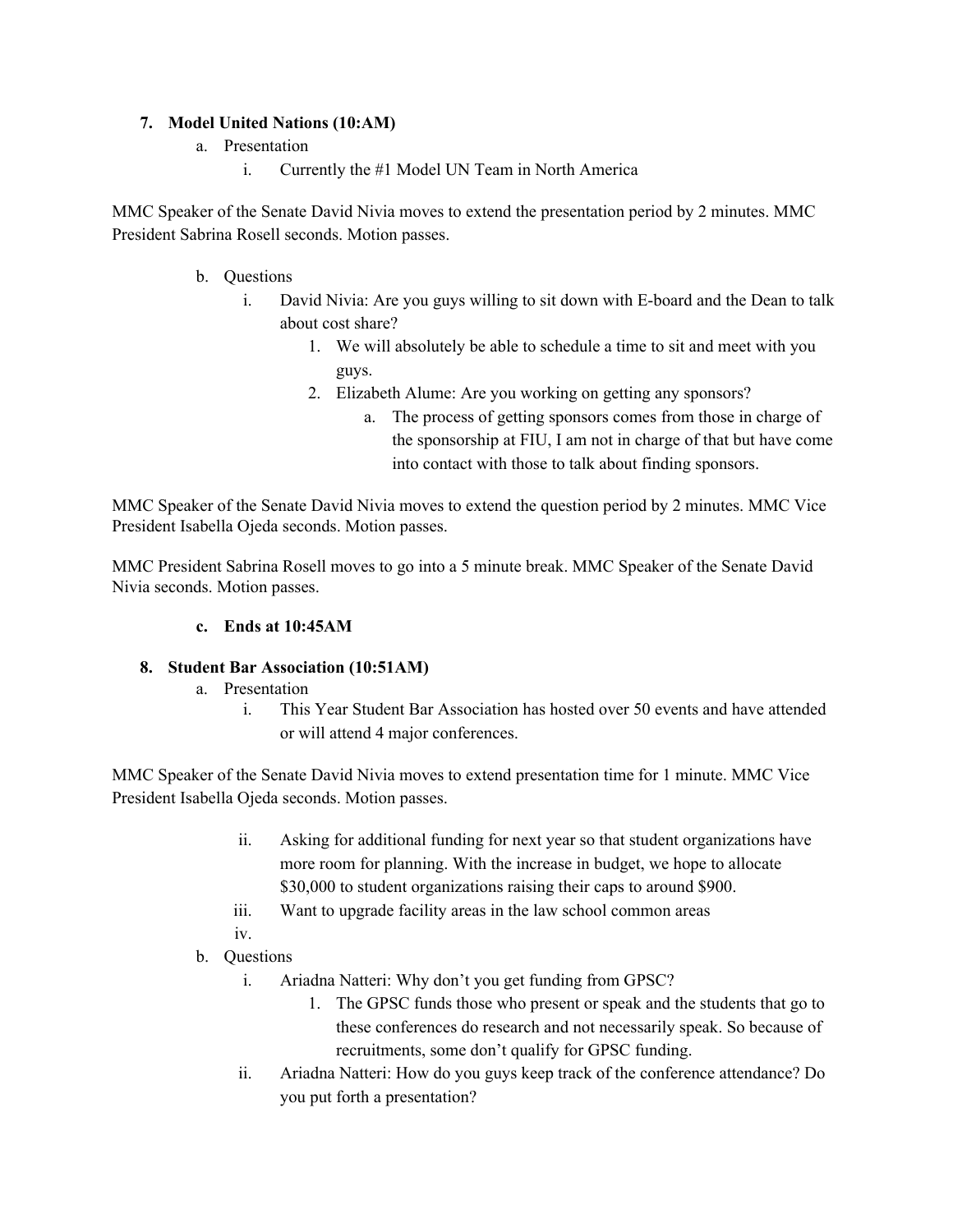1. We require students to sign these forms saying they attend, however we do not currently require students to report a presentation. Although we do not require anything formal, our students still provide certain reports.

MMC President Sabrina Rosell moves to extend time by 5 minutes. MMC Vice President Isabella Ojeda seconds. Motion passes.

- iii. Isabella Ojeda: On average per semester how many collaboration requests do you get from student organizations outside of law school?
	- 1. This year it has just been 2, BSU and SPC.
- iv. Ariadna Natteri: How many law students do you have?
	- 1. About 500

# **c. Ends at 11:12AM**

### **9. Student Programming Council (11:14AM)**

- a. Presentation
	- i. Our event attendance is at an all time high. Some of our major pop up special events have drawn in up to 500 students.
	- ii. Highest attendance number of 1,611 attendees for UpRoar in the last 2 years
	- iii. Budget Request
		- 1. FY 19-20: Total of \$543,830.35
		- 2. FY 20-21: Total of \$564,824.85 (including overhead)
		- 3. Online Budget Request of \$5,565.13 for FY 20-21
		- 4. Request for GA Stipend- additional \$7,500
		- 5. Request for UpRoar additional \$5,000 for facilities
		- 6. Request for Takeovers additional \$1,000 for increase in cost of transportation
		- 7. Request for Engineering events \$6,400 for increased event supplies
- b. Questions
	- i. Ariadna Natteri: How many students do you take to the retreat and where is it going to be?
		- 1. We have a committee retreat with about 45 students that is on campus.
	- ii. Ariadna Natteri: How many officers do you guys have?
		- 1. We have 60
	- iii. Elizabeth Alume: What was the attendance for the EC events?
		- 1. Each event is different but we had around 200 students per event.

MMC President Sabrina Rosell moves to extend time by 5 minutes. MMC Speaker of the Senate David Nivia seconds. Motion passes.

- iv. David Nivia: Can you explain through the process of what Takeover means?
	- 1. Takeover is a trip that SPC funds and we take students with us. It is a participation event trip.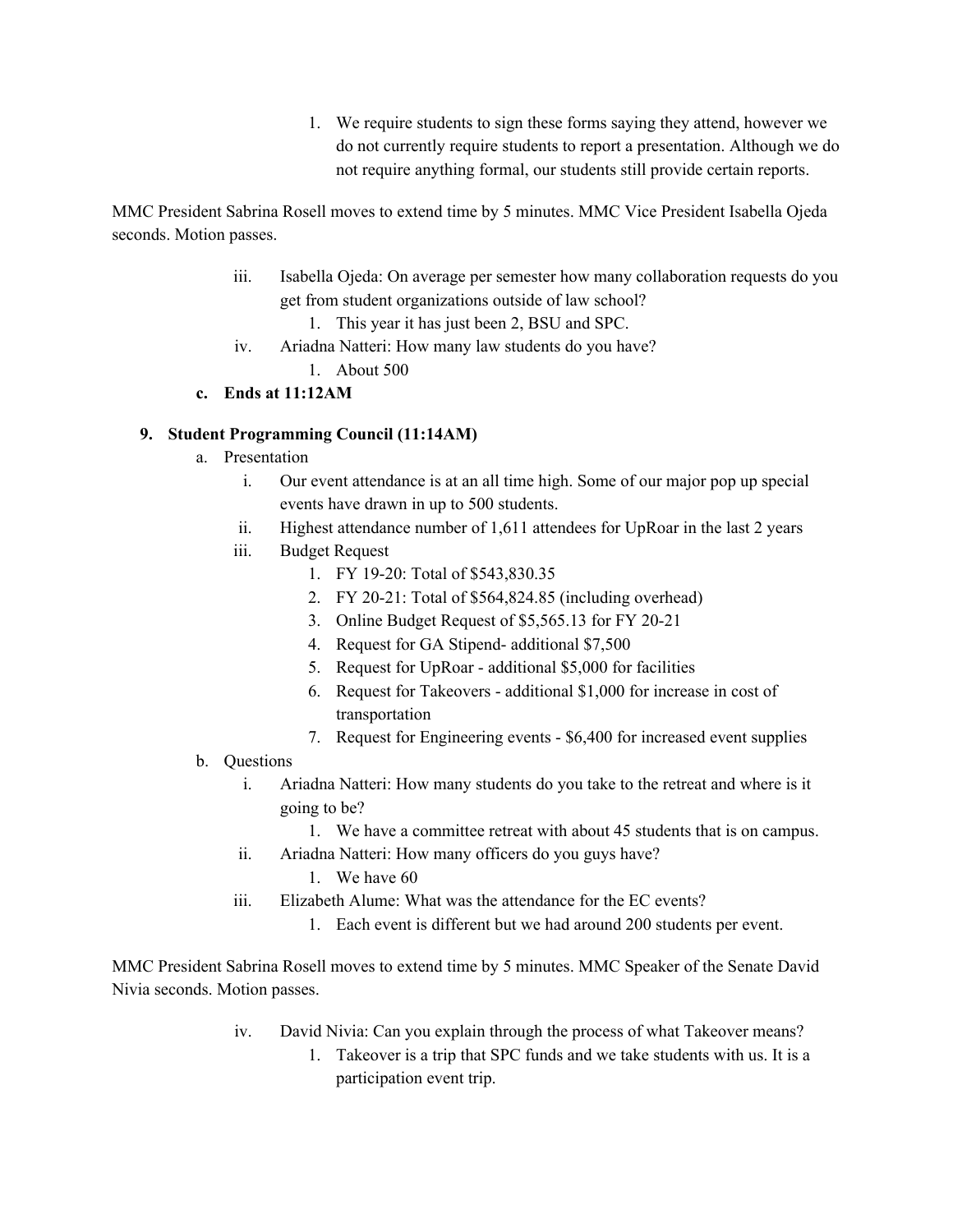- v. Ariadna Natteri: Could we have the demographics of those who attend UpRoar, such as if they are from MMC or BBC, or their majors?
	- 1. We can send you that information, we would have to look into if the data tells us if the students are from BBC or MMC.

### **c. Ends at 11:31AM**

### **10. Residence Hall Association (11:32AM)**

- a. Presentation
- b. Questions
	- i. David Nivia: If you could give me your top choice of what is detrimental and important?
		- 1. To build a better sense of community on the housing quad through the programming line item.
	- ii. Isabella Ojeda: What is the change you are looking to have for programming this year?
		- 1. We are looking to increase attendance.
	- iii. Ariadna Natteri: Would you say RHA is vital for the affinity for housing students.
		- 1. It will increase retention

MMC Speaker of the Senate David Nivia moves to extend by 3 minutes. MMC President Sabrina Rosell seconds. Motion passes.

- iv. Ariadna Natteri: When it comes to tailgate, a lot of the housing students do not go and engage with the other students for the event. Do you believe RHA can collaborate to have more housing student participation?
	- 1. Yes, we can look for partnership and collaboration to increase engagement.

MMC President Sabrina Rosell moves to extend time by 5 minutes. MMC Speaker of the Senate David Nivia. Seconds. Motion passes.

- v. Ariadna Natteri: How many meetings do you guys have that are open to the public?
	- 1. Around 2 to 3 a semester.
- vi. Sabrina Rosell: From the request in programming, how much of that is going into food?
	- 1. I do not have that information right now, but I can get that to you.
- **c. Ends at 11:54AM**

#### **11. Upsilon Pi Epsilon (11:55AM)**

- a. Presentation
	- i. Largest organizations for technology at FIU
	- ii. We have over 500 active members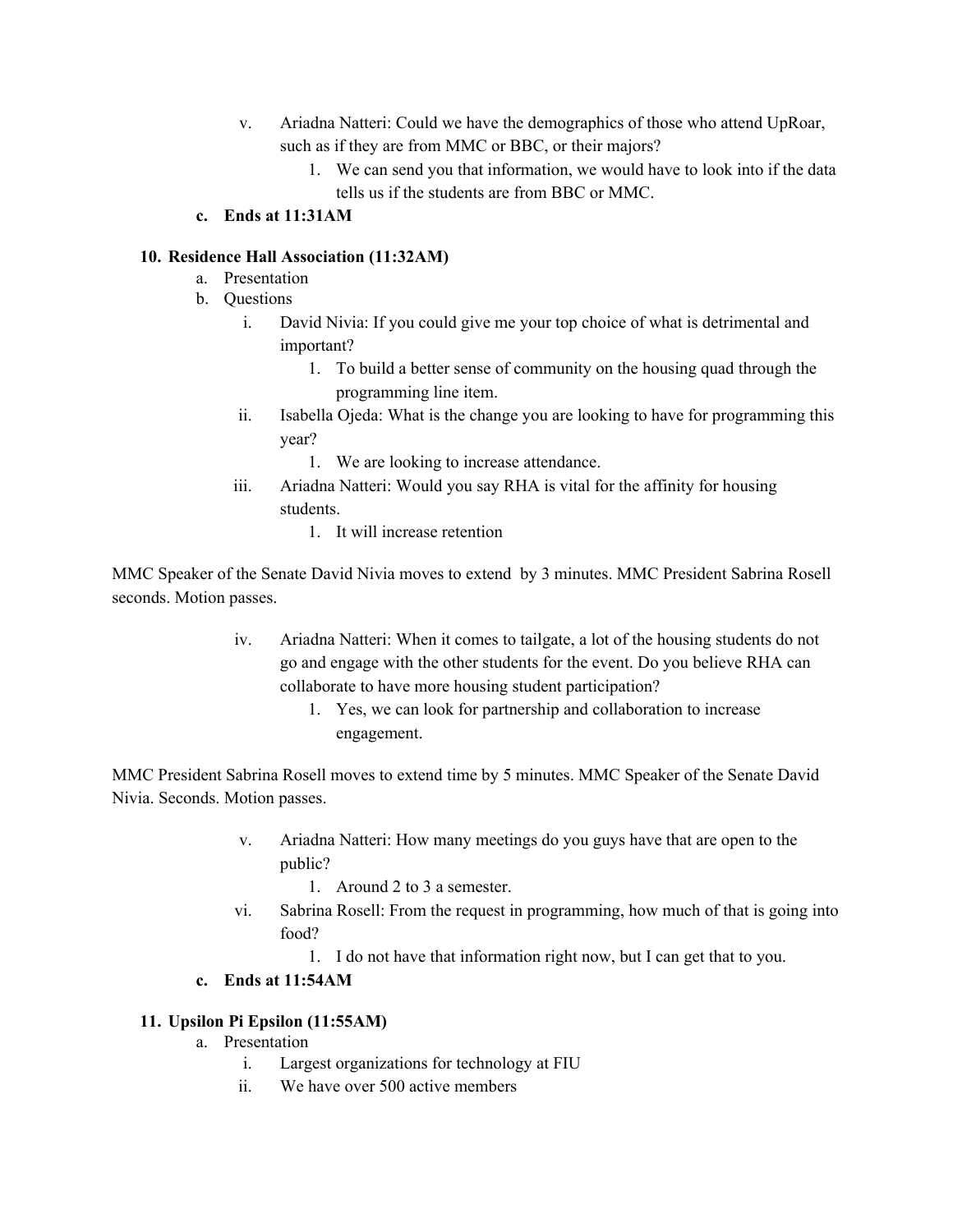- iii. 9 active programs including ShellHacks
- iv. Partnered with over 50 companies including Google Microsoft, Facebook, Amazon, and more.
- v. ShellHacks
	- 1. Largest hackathon in Florida and at FIU with roughly 1,000 students.
	- 2. Attracted Twitter, Lyft, Nike, and Dell for the first time to FIU
	- 3. Event includes opening & closing ceremonies, career fairs, workshops, activities, meals, and project expo and judging.

MMC Speaker of the Senate David Nivia moves to extend presentation time by 2 minutes. MMC President Sabrina Rosell seconds. Motion passes.

- vi. Budget Request FY 20-21
	- 1. \$58,025 including shared services
		- a. Covers: venue, marketing, meals, and other
- b. Questions
	- i. Elizabeth Alume: Will the President be funding the center again for the next ShellHack?
		- 1. We are not sure about that.
	- ii. Ariadna Natteri: How much does it cost to rent the GC ballrooms?
		- 1. About \$17,000 or \$18,000
	- iii. Ariadna Natteri: In terms of priority, what is the one thing we can help you on?
		- 1. The big thing is the promotion of having the event at FIU and getting FIU's name out there.
	- iv. David Nivia: How much did you fundraise last year?
		- 1. Approximately \$100,000.
- **c. Ends at 12:12PM**

### **12. Medical Student Council (12:14PM)**

- a. Presentation
	- i. Funding Priorities
		- 1. Expand professional development and travel opportunities
		- 2. Community Engagement
		- 3. Undergraduate Mentorship and Interprofessional Collaboration
		- 4. Global Humanitarian Outreach
		- 5. Health and Wellness
	- ii. Goals for 2020-2021
		- 1. Increase FIU undergraduate matriculation to professional health program.
- b. Questions
	- i. David Nivia: Have you been able to reach out to GPSC for funding?
		- 1. When looking for sources we noticed that we have underutilized GPSC, so since then we have guided our students about the opportunities about funding through GPSC.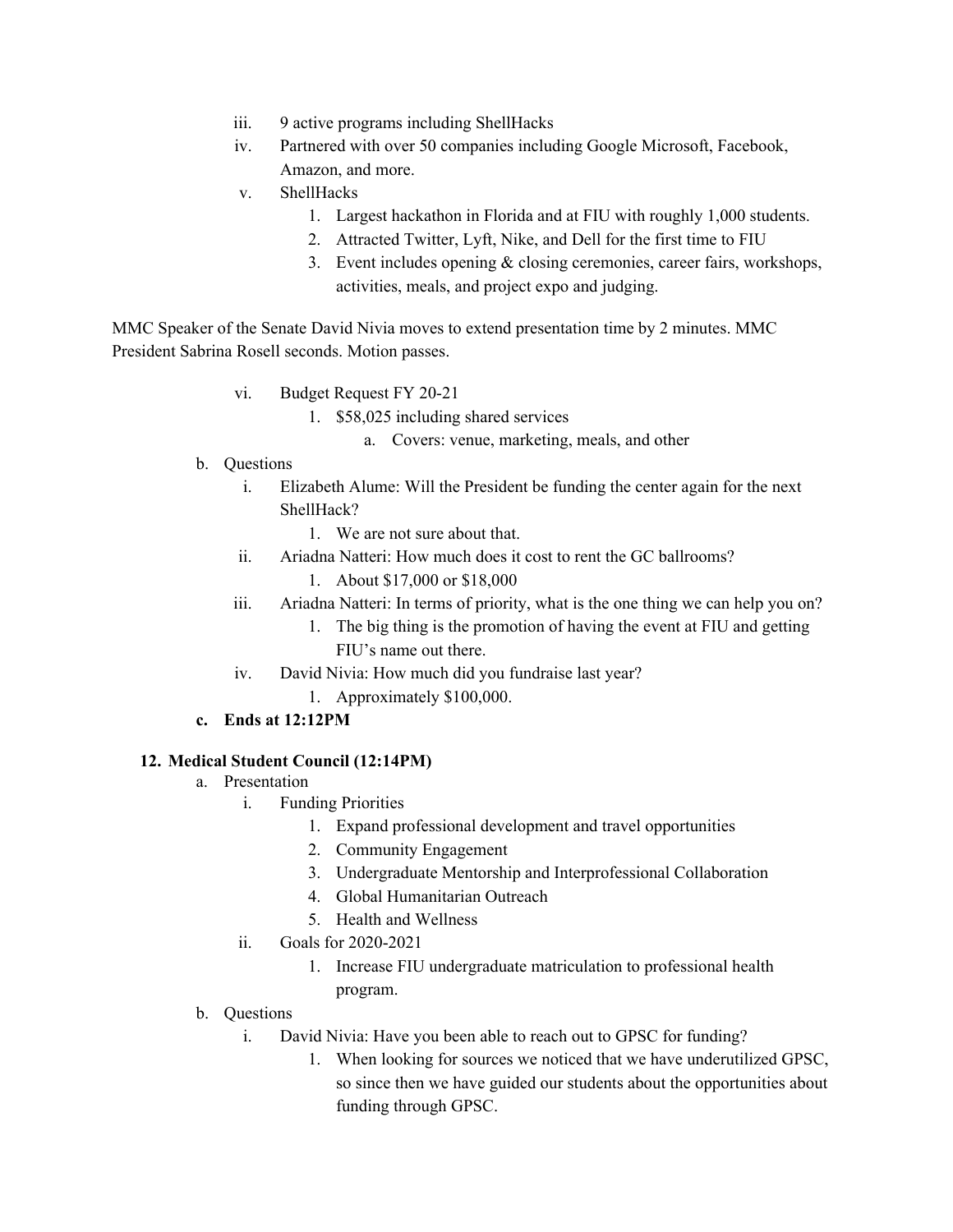- ii. Ariadna Natteri: Do you think that eventually the medical students can go for GPSC for funding instead of from you guys?
	- 1. GPSC puts a lot of constraints on what they are able to fund.

## **c. Ends at 12:27PM**

## **13. Fraternity and Sorority Life (12:30PM)**

- a. Presentation
	- i. 30 sorority and fraternity chapters
		- 1. 16 Fraternities
		- 2. 14 Sororities
	- ii. Civic Engagement
		- 1. 2019 Reported Community Service Hours: 23,996
		- 2. 2019 Reported Philanthropy Dollars Raised for Chapter/national Causes: \$272,481

MMC Speaker of the Senate David Nivia moves to extend time by 3 minutes. MMC President Sabrina Rosell seconds. Motion passes.

- b. Questions
	- i. Elizabeth Alume: How many graduate interns do you guys provide?
		- 1. We have 0, we would like to have 1.
	- ii. Elizabeth Alume: Can you explain to me the increase in funding for travel?
		- 1. In the past, campus life would have funded certain conferences, but with the union we need to provide the funding ourselves. And also we have had an increase in students.

MMC Speaker of the Senate David Nivia moves to extend the question period by 5 minutes. MMC Finance Committee Chair, Elizabeth Alumefiu seconds. Motion passes.

### **c. Ends at 12:49PM**

MMC Speaker of the Senate David Nivia moves for a 40 minute break. MMC President Sabrina Rosell seconds. Motion passes.

### **14. Multi Faith Council (12:30PM)**

- a. Presentation
- b. Questions
	- i. David Nivia: Why was there a decrease in the request?
		- 1. The reason we decreased is because we are trying to figure out what best works for students. And we did not want to ask for more money without knowing fully where we are going to out the money towards.
	- ii. Ariadna Natteri: Why is there an online request for the Faith Fair?
		- 1. That might have been an error.
	- iii. Sabrina Rosell: What are your plans to increase your visibility on campus?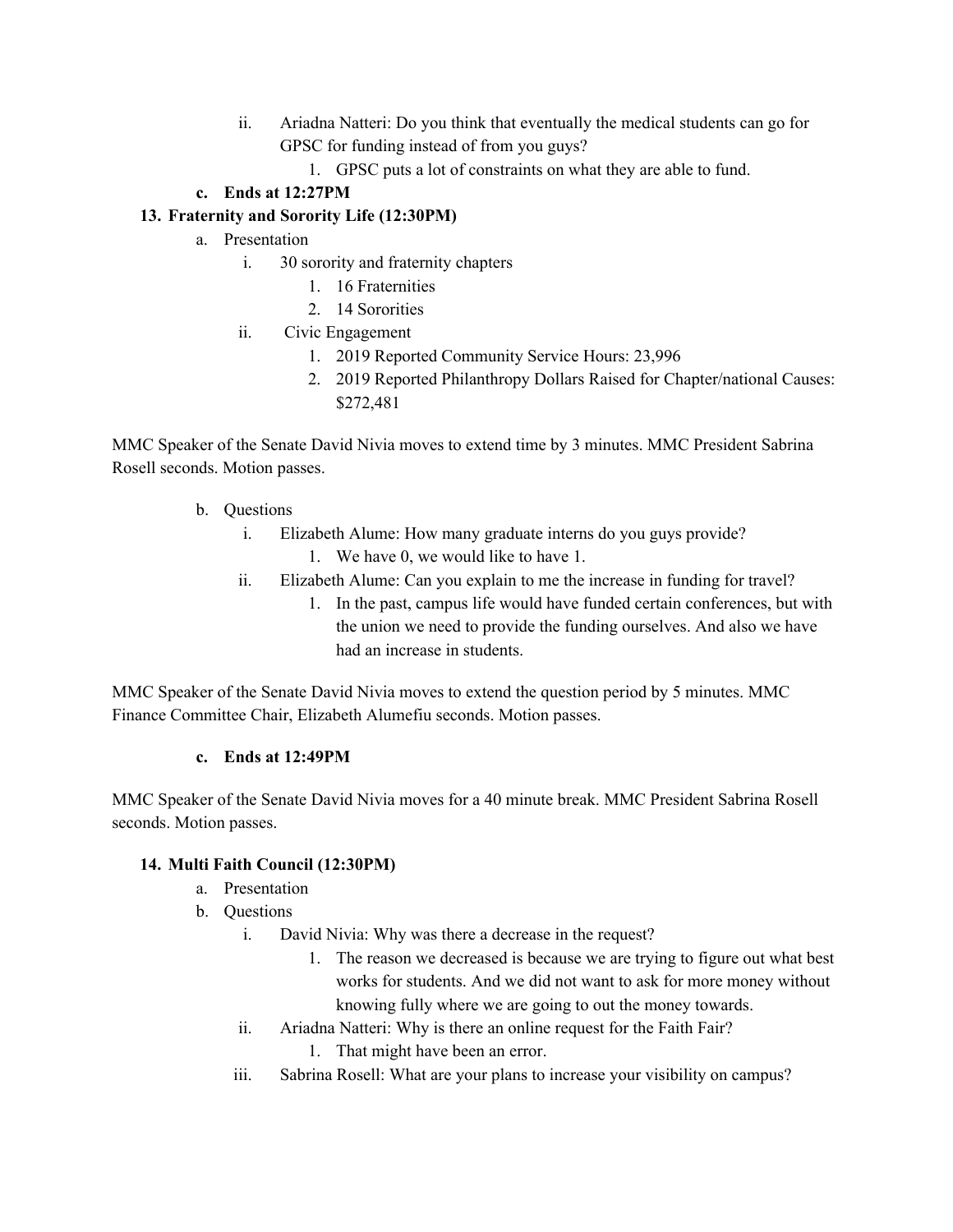1. That is what we are trying to figure out right now on how to promote organizations in a better way. We are also trying to see how to make multi faith events more useful for these organizations to get exposure.

#### **c. Ends at 1:44PM**

### **15. American Society of Civil Engineers (1:45PM)**

- a. Presentation
	- i. This year our ASCE Student Conference will be hosted in Nashville, TN with 60 travelers.
		- 1. Conference Expenses
			- a. Registration of FIU & 60 members =  $$3,800$
			- b. Van rentals  $=$  \$3,00
			- c. Trailer rentals  $= $1,000$
			- d.  $Gas = $1,000$
			- e. Hotel Rooms  $= $7,000$
			- f. Concrete Canoe =  $$10,000$
			- g. Other Competitions =  $$3,000$
			- h. Total of  $= $28,800$
- b. Questions
	- i. Ariadna Natteri: How many nights is the conference?
		- 1. 3 nights

#### **c. Ends at 1:52PM**

#### **16. SGA MMC (1:52PM)**

- a. Presentation
	- i. Increase of \$20,000 for emoluments
	- ii. \$500 increase in Convocation
	- iii. \$43,000 increase in Marketing
	- iv. 2\$5,000 for Travel
	- v. Increase in blue books/blankets
	- vi. \$2,000 increase for Veterans Affair
	- vii. \$50,000 increase for Panther Rage
	- viii. \$45,000 request for Engineer Liaison
	- ix. \$15,000 for Retreat request
- b. Questions
- **c. Ends at 1:56PM**

#### **17. Student Government Main Office (1:56PM)**

- a. Presentation
	- i. Budget Request for \$147,000.67
	- ii. Graduate Assistant request of \$15,000
- b. Questions
- **c. Ends at 2:00PM**